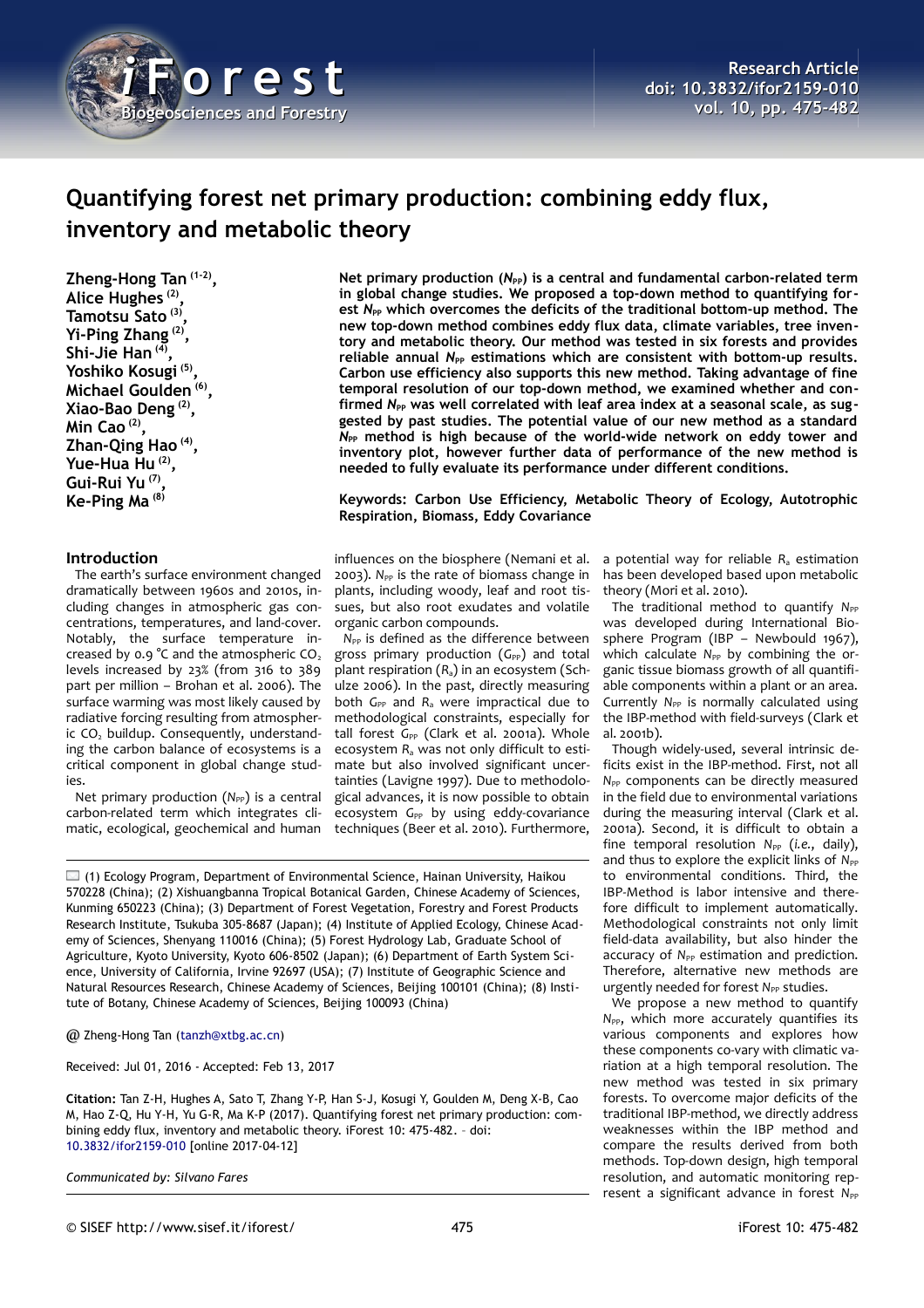estimation, and could provide a way of comparing *N<sub>PP</sub>* of forests globally. It could also serve as an independent way to verify estimation derived from the current IBPmethod.

# **Materials and methods**

*The new top-down method for N<sub>PP</sub>* The new method estimates *N*<sub>PP</sub> via topdown analysis (eqn. 1):

$$
N_{pp} = G_{pp} - R_a
$$

The general work flow is illustrated in [Fig.](#page-1-0) [1.](#page-1-0) Most data required by this method are derived from eddy flux, air temperature, and tree size. Tree size is converted into biomass by using allometric equations. *R*<sup>a</sup> of each tree at 20 °C (R<sub>20</sub>) was estimated according to the common tree biomassrespiration relationship reported by Mori et al. (2010 – eqn. 2):

$$
\frac{1}{R_{20}} = \frac{1}{201.78 M^{1.408}} + \frac{1}{0.410 M^{0.805}}
$$

where *M* is the biomass of a tree. The coefficients were estimated from 271 naturally growing trees in tropical, temperate and boreal forests, with a regression correlation coefficient of 0.99 (Mori et al. 2010). *R*<sup>a</sup> was constructed from the Q<sub>10</sub> model of Janssens & Pilegaard (2003 – eqn. 3):

$$
R_a = R_{ref} - Q_{10}^{\frac{(T-T_{ref})}{10}}
$$

where *R*<sub>ref</sub> is *R*<sub>a</sub> at the reference temperature  $T_{\text{ref}}$ , here specified to  $R_{20}$  at 20 °C.  $G_{PP}$  is obtained by partitioning eddy flux after necessary data treatment.

## *Forests for testing*

Six forests were used to test the new method.

Forest 1: A temperate forest in Changbaishan (CBS), northeastern China. The geographic location is 128° 28′ E, 42° 24′ N. The CBS forest is primary and over 250 years old with a canopy height of 26 meters. The annual mean temperature was 4 °C and the annual rainfall was 700 mm. The dominant

tree species are *Pinus koraiensis, Tilia amurensis, Acer mono, Fraxinus mandshurica*, and *Quercus mongolica*. Inventory data were collected from a 20 ha plot very close to the eddy flux site (Hao et al. 2008).

Forest 2: A tropical seasonal forest in Xishuangbanna (BNS), Southwest China. The geographic location is 101° 15′ E, 21° 55′ N. The annual mean temperature and rainfall were 21.7 °C and 1490 mm respectively. The mean canopy height was 30 m. Trees in the topmost layer primarily include *Pometia tomentosa, Terminalia myriocarpa, Gironniera subaequalis*, and *Garuga floribunda*. Inventory data were collected from a 1 ha plot beneath the eddy flux tower (Zhang et al. 2010).

Forest 3: A tropical seasonal deciduous forest in Mae Klong (MKL), Thailand. The geographic location is 108° 53′ E, 18° 43′ N. The annual mean temperature and rainfall were 25 °C and 1500 mm respectively. The mean canopy height was 30 m. The stand age was around 30 years in 2008. Domestic species in overstory are *Shorea siamensis, Vitex peduncularis, Xylia xylocarpa*. Inventory data were collected from a 4 ha plot (Marod et al. 1999).

Forest 4: A tropical lowland rainforest in Pasoh (PSO), Malaysia. The geographic location of the forest is 102° 18′ E, 02° 58′ N. The annual mean temperature and rainfall were 25.3 °C and 1865 mm respectively. The mean canopy height was 35 m. The studied forest is primary. Domestic species in overstory predominantly belong to Dipterocarpaceae, Leguminosae, Burseraceae. A total of 814 species existed in the 50 ha plot. Inventory data were collected from a 6 ha plot beneath the eddy flux tower (Hoshizaki et al. 2004, Kosugi et al. 2008).

Forest 5: A tropical secondary forest in Bukit Soeharto (BKS), Indonesia. The geographic location is 117° 02′ E, 0° 51′ S. The annual mean temperature and rainfall were 27 °C and 3300 mm respectively. The studied forest is a secondary forest. In 1998, the secondary-growth forest disappeared due to a forest fire facilitated by El Niño Southern Oscillation (ENSO) event. The mean canopy height was 12.4 m in year 2004. We used eddy flux data in 2001 and 2002 and tree census data in 2003. Dominant species in overstory were *Macaranga gigantea*. Inventory data were collected from three 1 ha plots which were not logged (Ruslim et al. 2000).

Forest 6: A logged tropical rainforest in Tapajos (K83), Brazil. The geographic location is  $54^\circ$  31' E,  $03^\circ$  01' S. The annual mean temperature and rainfall were 25 °C and 1911 mm respectively. The mean canopy height was 35 m. The inventory plot is 16 ha in the east of an eddy flux tower (Miller et al. 2004).

## *The eddy flux based G<sub>PP</sub>*

Eddy covariance based net ecosystem CO<sub>2</sub> exchange (N<sub>EE</sub>) is estimated as (Monson & Baldocchi 2014 – eqn. 4):

$$
N_{EE} = \rho \overline{w'c'} + \rho \int_0^z \frac{dc}{dt} dz
$$

The overbar indicates averaging over time, primes represent fluctuations from the average,  $\rho$  is the molar density of dry air, *w* is vertical wind velocity, *c* is the mixing ratio of CO<sub>2</sub> measured by infrared gas analyzer, *dc/dt* is the change in CO<sub>2</sub> mixing ratio with time, and z<sub>r</sub> is the measurement height.

The N<sub>EE</sub> could be decomposed into G<sub>PP</sub> and ecosystem respiration (*R*e) as (eqn. 5):

$$
G_{PP} = -(N_{EE} - R_e)
$$

The minus sign outside the parenthesis results from discipline convention. Total *R*<sup>e</sup> is the sum of nighttime and daytime R<sub>e</sub>, and conceptually nighttime *N*<sub>EE</sub> is equivalent to nighttime R<sub>e</sub>. However, nighttime N<sub>EE</sub> is usually underestimated during periods of low turbulence. The common way to correct this underestimation is the so-called u\* filtering method. In this method, the threshold u\* was determined by finding a saturation point in  $u^*$  and nighttime  $N_{EE}$ plot. All *N<sub>EE</sub>* observations were filtered by removing all values below the u\* threshold prior to analysis.

### *Inventory, tree biomass, R20 and R<sup>a</sup> estimation*

Mori et al. (2010) suggests a common tree biomass-respiration relationship. R<sub>20</sub>

<span id="page-1-0"></span>**Fig. 1** - Flow schema of top-down estimation of forest net primary production (N<sub>PP</sub>). Eddy flux is carbon flux measured by eddy covariance technique; (*T*a): temperature; (*Q*10): respiration temperature sensitivity index; (G<sub>PP</sub>): gross primary production;  $(R<sub>20</sub>)$ : tree autotrophic respiration at 20°C;  $(R<sub>a</sub>)$ : autotrophic respiration; (MTE): metabolic theory of ecology here specified to Mori et al. (2010)'s work. Tree census (Inventory) data and sitespecific allometric equations were used in calculating tree biomass individually.

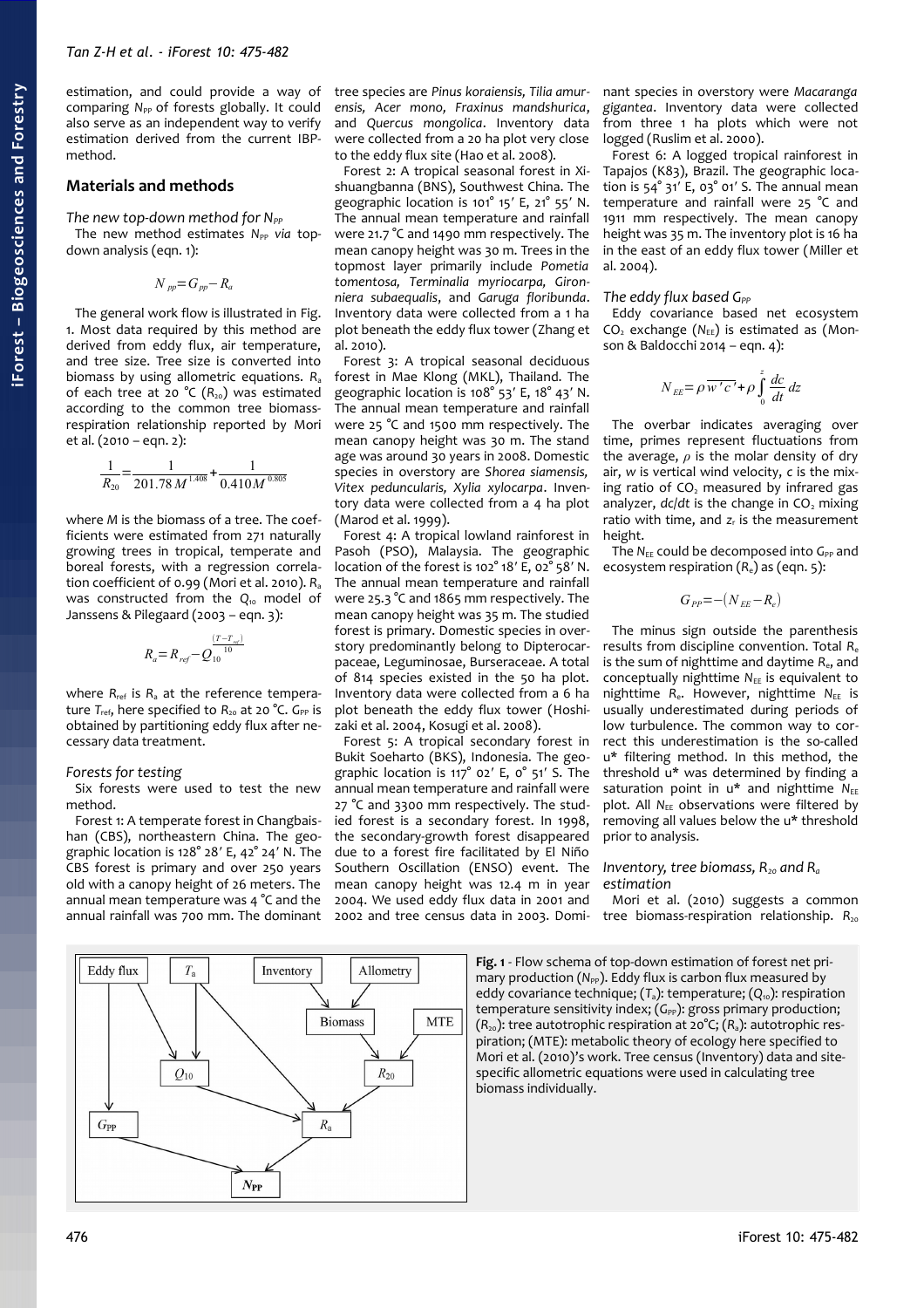was estimated from tree biomass obtained by Kato et al. (1978) for BKS, MKL and PSO; by Chen & Guo (1984) for CBS; by Chambers et al. (2001) for K83; and by Lv et al. (2007) for BNS.

A mixed-power scaling rather than the single-power scaling of eqn. 2 was recommended by Mori et al. (2010). We compared R<sub>20</sub> estimated with both scaling. On the other hand, we used the Q<sub>10</sub> derived from flux tower *R*e, which includes the temperature sensitivity of both heterotrophic (*R*h) and autotrophic respiration (*R*a), to obtain *R*a with eqn. 3. In some cases, the *Q*<sup>10</sup> of *R*h and *R*a is different and this might lead to biased estimate for *R*a. Furthermore, we cannot obtain *Q*10 value for an equatorial tropical rainforest where temperature range was very narrow. Under such circumstance, we used a fixed Q<sub>10</sub> of 2 for the equatorial rainforest (Amthor 1984, Slot et al. 2014). A sensitivity analysis was also used to investigate how  $Q_{10}$  affect  $R_{a}$ .

## *The IBP based NPP*

The detail on estimating *N*<sub>PP</sub> with IBP method has been extensively discussed in an IBP book (Newbould 1967) and a review by Clark et al. (2001a). In general, IBP based *N*<sub>PP</sub> was estimated as the sum of biomass increment and biomass losses occurred during the investigation interval both above- and below-ground. We did not estimate IBP based N<sub>PP</sub> for each site but rather collected the published values.

## *Other supporting measurements and calculations*

Remote sensing-derived leaf area index was generally used to estimate *N*<sub>PP</sub> at large scales (Gower et al. 1999, Ollinger et al. 2007). We calculated leaf area index (LAI) to examine whether it could explain the seasonal variation of evergreen tropical forest *N*<sub>PP</sub> at daily resolution.

Following Jarvis & Leverenz (1983), LAI was estimated as (eqn. 6):

$$
L_{AI} = -\ln\left(\frac{Q_T}{Q_0}\right) / \kappa
$$

where *κ* is extinction coefficient which varied between 0.4 and 0.65. We used 0.55.  $Q_t$ is the transmitted photosynthetically active radiation  $(P_{AR})$ , and was monitored by a sensor (LI-190SB®, LI-Cor, USA) placed at the height of 3.9m, and  $Q_0$  is the  $P_{AR}$  above the canopy measured by a sensor at the height of 36.2 m.

## **Results and discussion**

## *The Ra derived from metabolic theory and its uncertainties*

The application of Mori et al. (2010)'s finding in estimating forest R<sub>a</sub> is the key issue of this new method. Mori et al. (2010) claimed that a mixed-power function rather than a single-power function is better in describing the biomass-respiration relationship. The mixed-power function implying a

<span id="page-2-1"></span>**Tab. 1** - Estimated biomass and reference respiration rate at 20 °C ( $R_{20}$ ). (MAT): mean annual temperature; (MAP): mean annual precipitation.

| <b>Forest</b>             | MAT<br>[°C] | <b>MAP</b><br>[mm] | <b>Biomass</b>                   | $R_{20}$ [µmol m <sup>-2</sup> s <sup>-1</sup> ] |             |
|---------------------------|-------------|--------------------|----------------------------------|--------------------------------------------------|-------------|
|                           |             |                    | It dry matter ha <sup>-1</sup> ] | Single power                                     | Mixed power |
| Forest1: CBS              | 4           | 700                | 291                              | 3.437                                            | 3.067       |
| Forest <sub>2</sub> : BNS | 21.7        | 1490               | 375                              | 3.998                                            | 3.545       |
| Forest 3: MKI             | 25          | 1500               | 265                              | 2.416                                            | 2.090       |
| Forest4: PSO              | 25.3        | 1865               | 456                              | 4.872                                            | 4.317       |
| Forest5: BKS              | 27          | 3300               | 239                              | 2.532                                            | 2.235       |
| Forest6: K83              | 25          | 1911               | 348                              | 4.091                                            | 3.660       |

gradual ontogenetic transition in the scaling of metabolism is theoretically sound. We compared R<sub>20</sub> obtained with mixedpower function to that with single-power one [\(Tab. 1\)](#page-2-1). The single-power based R<sub>20</sub> is 13% higher that of mixed-power. In the statistic perspective, both single-power and mixed-power functions have a good ability at simulating R<sub>20</sub> with correlation coefficient as high as 0.99 (Mori et al. 2010). The R<sub>20</sub>, however, is very sensitive to the choice of single- or mixed-power function.

Other than  $R_{20}$ , another important parameter which affects *R*a estimation is the *Q*<sup>10</sup> value. Currently, data for Q<sub>10</sub> of R<sub>a</sub> are scarce. As shown in the flow chart of this new method [\(Fig. 1\)](#page-1-0), we used  $Q_{10}$  of  $R_e$ derived from eddy flux observations. However, neither *R*e nor soil respiration *Q*10 of equatorial tropical forest is available partly due to narrow temperature ranges. Some studies even found a negative or quadratic relationship between soil respiration and temperature (Hanpattanakit et al. 2015). Furthermore,  $R_e$  is the sum of autotrophic (*R*a) and heterotrophic components (*R*h). The *Q*<sub>10</sub> derived from flux tower *R*<sub>2</sub>, which includes the temperature sensitivity of both *R*a and *R*h, might induce some bias when  $Q_{10}$  of  $R_a$  and  $R_h$  is not the same.

Concerning *Q*10, we analyzed the sensitivity of *Q*10 with *R*a [\(Fig. 2\)](#page-2-0). When the *Q*10 value varied from 1.4 to 2.5, R<sub>a</sub> changed slightly for sites which have mean annual tempera-

tures near 20 °C, (*i.e.*, BNS – [Fig. 2\)](#page-2-0). However, these changes could be up to around 40% for other sites [\(Fig. 2\)](#page-2-0). This means the *Q*10 sensitivity is a critical issue in the new method. The *Q*10 value for *R*e is available for CBS and BNS sites and it was used to drive the new method. For the other five tropical forests where  $Q_{10}$  is not available, it was set as 2.0 (Amthor 1984, Slot et al. 2014) and the corresponding *R*a estimates are shown in [Tab. 2.](#page-3-0)

The third relevant issue which may induce additional uncertainties is the use of temperature response function to evaluate *R*a. Several alternative functions are available for this case (Gomez-Casanovas et al. 2013). For example, the highly cited Lloyd & Taylor (1994)'s function as (eqn. 7):

$$
R_a = R_{ref} \cdot \exp\left[E_0 \left(\frac{1}{T_{ref} - T_0} - \frac{1}{T - T_0}\right)\right]
$$

where  $E_0$  and  $T_0$  are two parameters which could be related to  $Q_{10}$  as (eqn. 8):

$$
Q_{10}\text{=}\exp\left[\frac{10\,E_{0}}{(T-T_{0})(T+10-T_{0})}\right]
$$

Similar to this, the classic Arrhenius function could be related to  $Q_{10}$  as (eqn. 9):

<span id="page-2-0"></span>
$$
Q_{10} = \exp\left[\frac{10 E_a}{RT(T+10)}\right]
$$

where *E*a is the activation energy. We com-

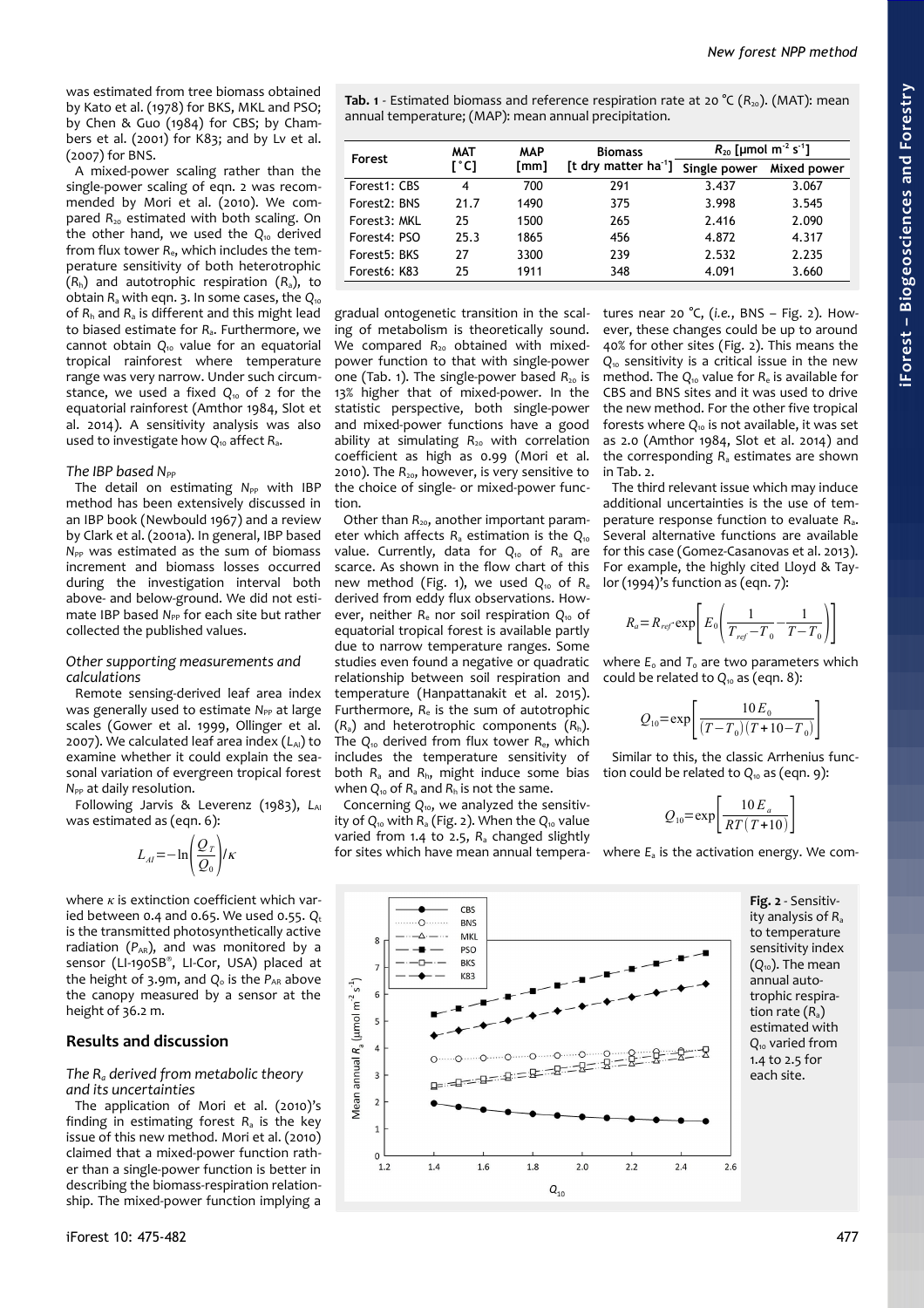# *Tan Z-H et al. - iForest 10: 475-482*

<span id="page-3-0"></span>Tab. 2 - A summary table for eddy flux based gross primary production (G<sub>PP</sub>), IBP based net primary production (IBP-N<sub>PP</sub>), metabolic theory based autotrophic respiration (R<sub>a</sub>) and the new top-down method based N<sub>PP</sub> (New-N<sub>PP</sub>). All values are in the unit of tC ha<sup>-1</sup> yr<sup>-1</sup>. (‡): For CBS and BNS, *Q*10 was derived from eddy flux based *R*e, for other forests *Q*10 was set at 2.0; (§): values in parentheses represent the range from estimates when  $Q_{10}=1.4$  to  $Q_{10}=2.5$ ; (£): values after "±" in this column are 20% uncertainties, as suggested by Desai et al. (2008); other values after "±" in this table are standard deviations (STD); (1) Chen et al. (2013); (2) Zhang et al. (2010); (3) Dlioksumpun et al. (2009); (4) Kosugi et al. (2008); (5) Hirata et al. (2008); (6) Malhi et al. (2009); (7) Wang et al. (2006); (8) Zhang et al. (2010); (9) Kira (1978); (10) Toma et al. (2000)

| Forest                    | Eddy flux $G_{\text{PP}}$       | $IBP-N_{PP}$           | $R_{\rm a}$ <sup>#</sup>          | New- $N_{\text{op}}$ <sup>E</sup> |
|---------------------------|---------------------------------|------------------------|-----------------------------------|-----------------------------------|
| Forest1: CBS              | $13.38^{(1)}$                   | $7.69^{(7)}$           | $5.32 \pm 0.31$                   | $8.06 \pm 1.61$                   |
| Forest <sub>2</sub> : BNS | $23.42 \pm 1.74$ <sup>(2)</sup> | $8.80^{(8)}$           | $14.63 \pm 0.86$                  | $8.79 \pm 1.75$                   |
| Forest3: MKL              | $23.98^{(3)}$                   | $7.97^{(3)}$           | $12.06$ (9.60~14.08) <sup>§</sup> | $11.92 \pm 2.38$                  |
| Forest4: PSO              | $32.16 \pm 1.32^{(4)}$          | $12.85^{(9)}$          | 24.72 (19.87~28.50)               | $7.44 \pm 1.48$                   |
| Forest5: BKS              | $27.10^{(5)}$                   | $14.70^{(10)}$         | 12.71 (9.87~14.97)                | $14.39 \pm 2.87$                  |
| Forest6: K83              | 31.40 $(6)$                     | $14.40 \pm 1.30^{(6)}$ | 21.00 (16.90~24.15)               | $10.40 \pm 2.08$                  |
| Mean $\pm$ STD            | $25.24 \pm 6.85$                | $11.07 \pm 3.27$       | $15.07 \pm 6.90$                  | $10.17 \pm 2.64$                  |

pared the application of Lloyd & Taylor (1994)'s function to the *Q*10 function of eqn. 3 with the dataset in CBS site. The uncertainty caused by this difference is small. To simplify the methodology, we eventually used eqn. 3 for all cases in this study.

*Eddy flux based GPP and its uncertainties* One crucial component of the new topdown method is reliably calculating G<sub>PP</sub> with eddy covariance based carbon fluxes [\(Fig. 1\)](#page-1-0). The G<sub>PP</sub> can be obtained by decomposing *N<sub>EE</sub>* as shown in eqn. 5. Extrapolating the post u\* filtering nighttime  $R_e$  to that of daytime is a common method within the flux community (Reichstein et al. 2005). It has successfully been used to reproduce global G<sub>PP</sub> (Beer et al. 2010).



<span id="page-3-1"></span>**Fig. 3** - A comparison on daytime ecosystem respiration (*R*e, black circles and solid regression line) derived from light response and nighttime *R*e (dark grey circles with dashed line). The *Q*10 model (see text for detail) was used in fitting the dataset.

Nevertheless, the Reichstein et al. (2005) method was criticized for not providing a reliable G<sub>PP</sub> value. Leaf respiration may be inhibited under light conditions. Using values extrapolated from nighttime, but rather that of daytime, overestimates R<sub>e</sub> and subsequently the G<sub>PP</sub> (Wohlfahrt et al. 2005a, Wehr et al. 2016).

As an alternative method, daytime respiration could be also obtained by extending daytime measurements to zero light, commonly termed as light response method (Wohlfahrt et al. 2005b, Lasslop et al. 2010). Rather than an extensive discussion and comparison on decomposition techniques separating  $N_{EE}$  into G<sub>PP</sub> and R<sub>e</sub>, we used CBS site's data as a case analysis. The light response regression was done with a window of 10 days by using the Michaelis-Menten function as (eqn. 10):

$$
N_{EE} = -\left(\frac{\alpha P_m I}{\alpha I + P_m} - R_d\right)
$$

where *I* is the light intensity, *α* is the apparent quantum yield representing the slope under weak light, P<sub>m</sub> is the light-saturated photosynthesis rate,  $R_d$  is the derived daytime ecosystem respiration. The temperature dependence of  $R_d$  and nighttime  $R_e$  of CBS site is shown in [Fig. 3.](#page-3-1) Nighttime *R*<sup>e</sup> was generally higher than that of daytime *R<sub>e</sub>* derived from light response. The *R<sub>e</sub>* estimation was compared between that derived from nighttime data only and that based on both day- and nighttime data [\(Fig. 4\)](#page-4-0). This supports the claim that *R*<sup>e</sup> with nighttime flux was overestimated (Wehr et al. 2016), though the methods include some difficulties to quantify components.

(i) Can R<sub>d</sub> accurately represent the daytime ecosystem respiration?  $R_d$  estimate is very sensitive to weak light observations. Weak light intensity usually occurs under transitional periods in the early morning, late afternoon or in periods of high cloud cover. Rapid and large changes in atmospheric stability will cause unnecessary uncertainties in this process, *i.e.*, the flux burst effect in the morning (Grace et al. 1996).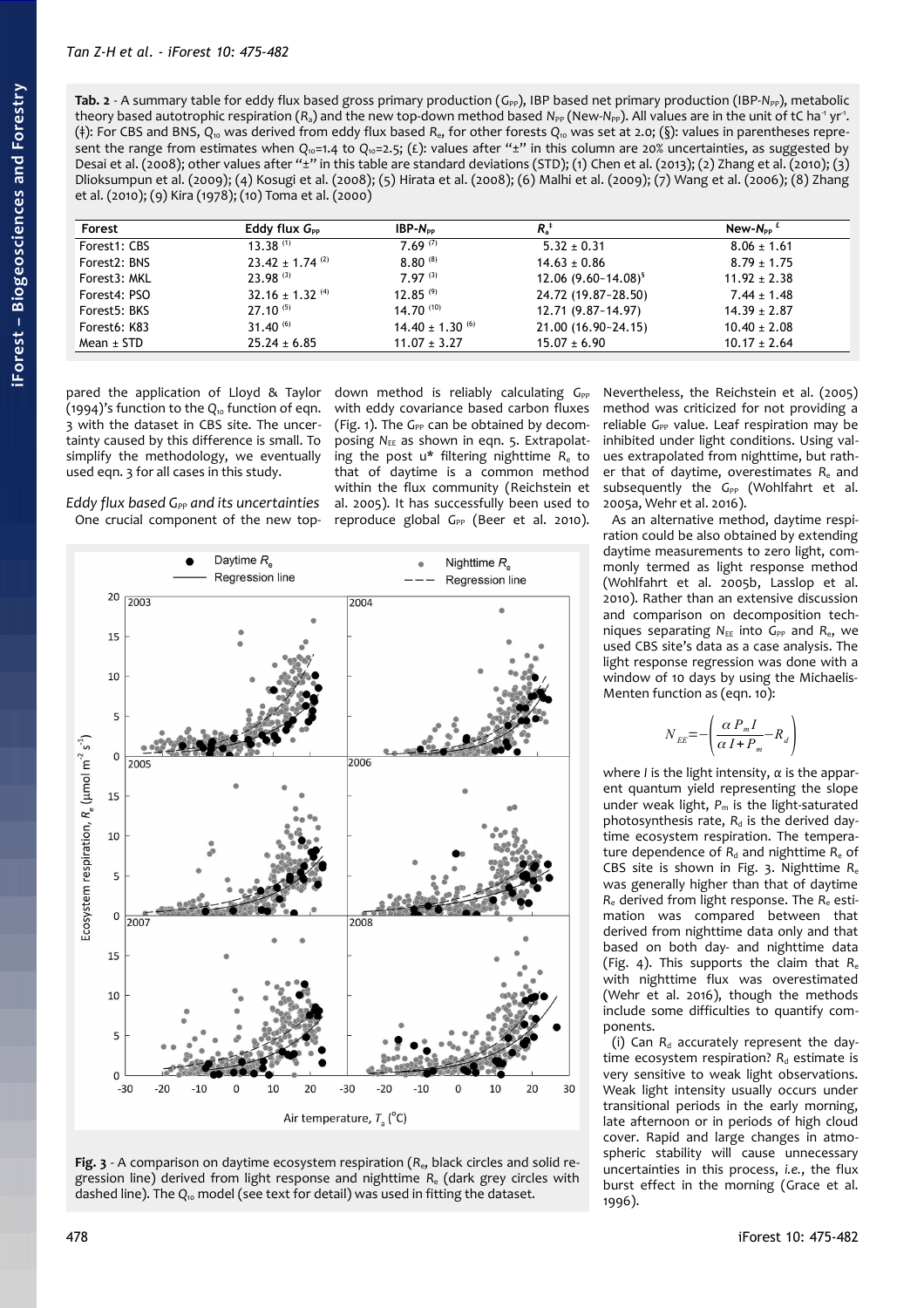(ii) Could  $R_d$  derived from the simple light response model represent the daytime ecosystem respiration in reality? A group of variables drive daytime fluxes including R<sub>d</sub>. Lasslop et al. (2010), for example, showed that a model water vapor pressure deficit (VPD) included could work better in obtaining R<sub>e</sub> and G<sub>PP</sub> than a model drive by temperature only.

Uncertainties along with decomposition techniques in deriving G<sub>PP</sub> are substantial. Desai et al. (2008) compared 23 decomposition methods and reported that most methods differed up to 20% in estimates of both *G*<sub>PP</sub> and *R*<sub>e</sub> (see also Reichstein et al. 2005, Wohlfahrt et al. 2005b, Desai et al. 2008, Lasslop et al. 2010, Reichstein et al. 2012).

In this study, we cite published G<sub>PP</sub> values for each site [\(Tab. 2\)](#page-3-0) as a defensible, persuasive and unified decomposition technique on eddy flux based G<sub>PP</sub> is currently unavailable (Desai et al. 2008, Wehr et al. 2016). Eddy flux data processing usually needs further site-specific information. We also compare the reported G<sub>PP</sub> to that obtained with an online processing procedure [\(http://www.bgc-jena.mpg.de/bgi/](http://www.bgc-jena.mpg.de/bgi/index.php/Services/REddyProcWeb) [index.php/Services/REddyProcWeb\)](http://www.bgc-jena.mpg.de/bgi/index.php/Services/REddyProcWeb) widely used in European Flux communities for CBS and BNS, both of which show high levels of agreement. Thus, the up-to-date G<sub>PP</sub> reported by site's investigators could be viewed as a good option.

## *The matching of inventory plot with eddy flux footprint*

To apply the proposed method, we should ensure that the plot used for the inventory is comparable with the eddy covariance flux footprint for that site. Nevertheless, the scale of inventory plot and eddy flux footprint is usually not well matched both in space and time. While an inventory plot is usually set in a few hectares, an eddy flux footprint could be as large as  $\sim$ 1 km<sup>2</sup>. In the current study, we selected six forests to validate the proposed method. The inventory plots of CBS, BNS, and PSO sites were just located within the eddy flux footprint. For the K83 site, inventory and eddy flux data have already been used in a matching method to address carbon balance (Miller et al. 2004). The forest type and disturbance history were the same in the inventory plot and eddy footprint for all six sites.

Another helpful experimental design is setting multiple small plots instead of a big one. Multiple small plots distributed in the footprint, when all footprint biomass estimation is not affordable, are definitely better in terms of representativeness than a single big one placed somewhere in the vicinity (Law et al. 2008). This helpful design was not involved in the current study but was strongly recommended for future studies.



<span id="page-4-0"></span>**Fig. 4** - A comparison on mean ecosystem respiration rate estimated with nighttime data only (night) and a combining of both day- and night-time data (night+day).

*Comparison on the new top-down N<sub>PP</sub></sup> and IBP based NPP*

Both the new top-down *N*<sub>PP</sub> and the IBP based *N*<sub>PP</sub> estimates are listed in [Tab. 2,](#page-3-0) and a paired Student *t*-test showed no significant difference  $(p=0.55 - Fig. 5)$  $(p=0.55 - Fig. 5)$ . We also found *N<sub>PP</sub>* estimates are nearly identical for the CBS and BNS sites where  $Q_{10}$  is available, providing strong support for the new top-down method.

Nevertheless, the new *N<sub>PP</sub>* differed from the IBP N<sub>PP</sub> in the MKL, PSO and K83 sites. For the PSO and K83 sites, the new N<sub>PP</sub> seems to be underestimated whilst *R*a overestimated. This underestimation may be related to the assumed fixed *Q*10 value. Conversely the MKL site shows the opposite, and the biomass of the MKL site is as low as that of the temperate CBS forest.

The MKL forest is under its secondary growth. The stand age of this secondary forest is only around 38 years and the inventory data used to calculate biomass and *R*a was collected in year 1992, when the stand age was only 14. Since biomass is expected to increase during the early stages of secondary growth, the biomass and *R*a derived with data collected in 1992 is likely to be underestimated, which may account for the overestimation of *R*a with the new method in MKL.

<span id="page-4-1"></span>Further support for the new top-down methods can be derived from the carbon use efficiency (C<sub>UE</sub>), *i.e.*, the ratio between *N*<sub>PP</sub> and *G*<sub>PP</sub>. *C*<sub>UE</sub> was reported to be about 0.50 in temperate forests (Waring et al. 1998, DeLucia et al. 2007, Zanotelli et al. 2013) and about 0.35 in tropical forests

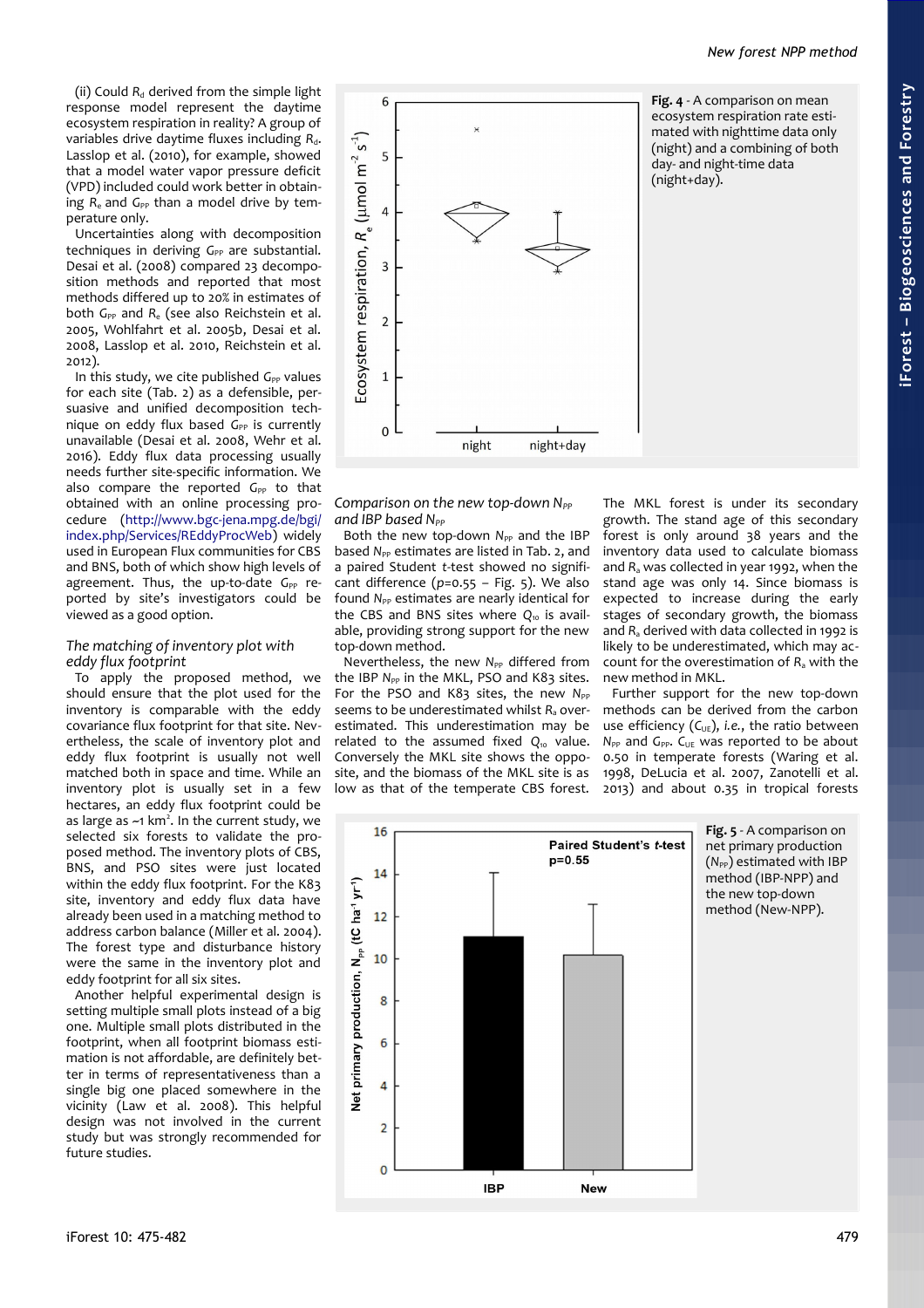

<span id="page-5-0"></span>**Fig. 6** - Seasonal variation of net primary production (N<sub>PP</sub>) calculated by the proposed new method and leaf area index in a tropical rainforest of Xishuangbanna (BNS), China. (a): daily N<sub>PP</sub> in open circles in black grey, solid line show smoothing line; (b): daily leaf area index  $(L_{Al})$ derived from light transmittance.

(Malhi 2012). C<sub>UE</sub> derived from the new topdown method was 0.60 in temperate forest and around 0.3 for primary tropical forests ( $C_{UE}$  is 0.37, 0.23, 0.33 for BNS, PSO, K83, respectively), which agree well with the previous suggestions.

### *The seasonal variation of N<sub>PP</sub></sup>*

Accurately quantifying the seasonal variation of forest N<sub>PP</sub> by the IBP method is challenging. The tradition temporal resolution for IBP based *N*<sub>PP</sub> is a year (Clark et al. 2001a), which ignores temporal variability in climatically variable sites. Most of our knowledge of *N<sub>PP</sub>* seasonality is indirectly obtained through remote sensing (Gower et al. 1999, Ollinger et al. 2007). The remote sensing inversion of *N<sub>PP</sub>* is based on the strong relationship between *N*<sub>PP</sub> and the vegetation index. We utilized the finest temporal resolution available for the topdown *N*<sub>PP</sub> to test the relationship between the *N*<sub>PP</sub> and the vegetation index.

The seasonality in *N*<sub>PP</sub> is clear in BNS [\(Fig.](#page-5-0) [6a](#page-5-0)), and is lowest during the late dry season when water vapor pressure deficit ( $V_{\text{PD}}$ ) and soil water deficit peak (indicated by soil water content, S<sub>WC</sub>). The leaf area index (LAI) was also lowest in the period. A close relationship was found between L<sub>AI</sub> and *N<sub>PP</sub>* (Pearson's *r*=0.56, n=365). This result confirmed the reliability of remote sensing derived *N*<sub>PP</sub> and provides a direct estimate on seasonal N<sub>PP</sub>.

Currently, many forest sites have installed eddy covariance systems and established inventory plots. A world-wide test on this new top-down method will both advance our knowledge on *N*<sub>PP</sub> and give a more solid terrestrial *N<sub>PP</sub>* estimation. The limitations and uncertainties of the new topdown method are substantial. Incorporating other process based models into the top-down method would increase accuracy and may enhance its value as a standard method.

## **Conclusions**

Forest N<sub>PP</sub> is a fundamental parameter describing the ecosystem functioning. It is the change rate of biomass including woody, leaf and woody tissues, exudates and volatile organic carbon compounds. We proposed a novel method to quantify *N*<sub>PP</sub> using measurements that are different from the traditional IBP method. We propose the use of eddy covariance together with the total biomass and the scaling factor proposed by Mori et al. (2010) to estimate the autotrophic respiration (*R*a). Then *N*<sup>pp</sup> is simply obtained from the gross primary production (G<sub>PP</sub>) derived from eddy covariance, with the simple equation  $N_{PP} =$ *G*PP – *R*a.

Six sites were used to validate the proposed new method. They were selected because of the good match between inventory plot and eddy flux footprint. The new method provides reliable annual *N*<sub>PP</sub> estimations which are consistent with bottomup results. This consistence was also supported by the past knowledge on carbon use efficiency. Taking the advantage of fine temporal resolution of the new top-down method, the seasonal changes of *N*<sub>PP</sub> at daily interval was presented. A close relationship between N<sub>PP</sub> and leaf area index was found at seasonal scale. This finding validated the new method on the one hand, and provided further support of

using satellite vegetation index to address *N*<sub>PP</sub> dynamics on the other. The potential of this new method as a standard *N*<sub>PP</sub> method is high because of the world-wide network on eddy tower and inventory plot, however further work of using the method with cases under environmental stress is needed to fully evaluate its performance under variable conditions.

## **Acknowledgements**

Eddy flux data sources include China-FLUX, AsiaFLUX, CForBio, website [http://](http://www.ess.uci.edu/~lba/) [www.ess.uci.edu/~lba/](http://www.ess.uci.edu/~lba/) and [http://www.ff](http://www.ffpri.affrc.go.jp/labs/EA-FDPN/) [pri.affrc.go.jp/labs/EA-FDPN/.](http://www.ffpri.affrc.go.jp/labs/EA-FDPN/) We would like to express thanks to the projects of "Long-term monitoring of forest carbon dynamics in East Asia [EA-FDPN Phase II]", ChinaFLUX, AsiaFLUX, CForBio and LBA for providing the data. The study was supported by National Natural Science Foundation of China (NSFC no. 31660142, 31200347), Youth Innovation Promotion Association of Chinese Academy of Sciences, and C-Project for talents of Hainan University.

## **References**

- Amthor JS (1984). The role of maintenance respiration in plant growth. Plant, Cell and Environment 7: 561-569. - doi: [10.1111/1365-3040.ep115](http://dx.doi.org/10.1111/1365-3040.ep11591833) [91833](http://dx.doi.org/10.1111/1365-3040.ep11591833)
- Beer C, Reichstein M, Tomelleri E, Ciais P, Jung M, Carvalhais N, Rodenbeck C, Arain MA, Baldocchi DD, Bonan GB, Bondeau A, Cescatti A, Lasslop G, Lindroth A, Lomas M, Luyssaert S, Margolis H, Oleson KW, Roupsard O, Veenendaal E, Viovy N, Williams C, Woodward FI, Papale D (2010). Terrestrial gross carbon dioxide uptake: global distribution and covariation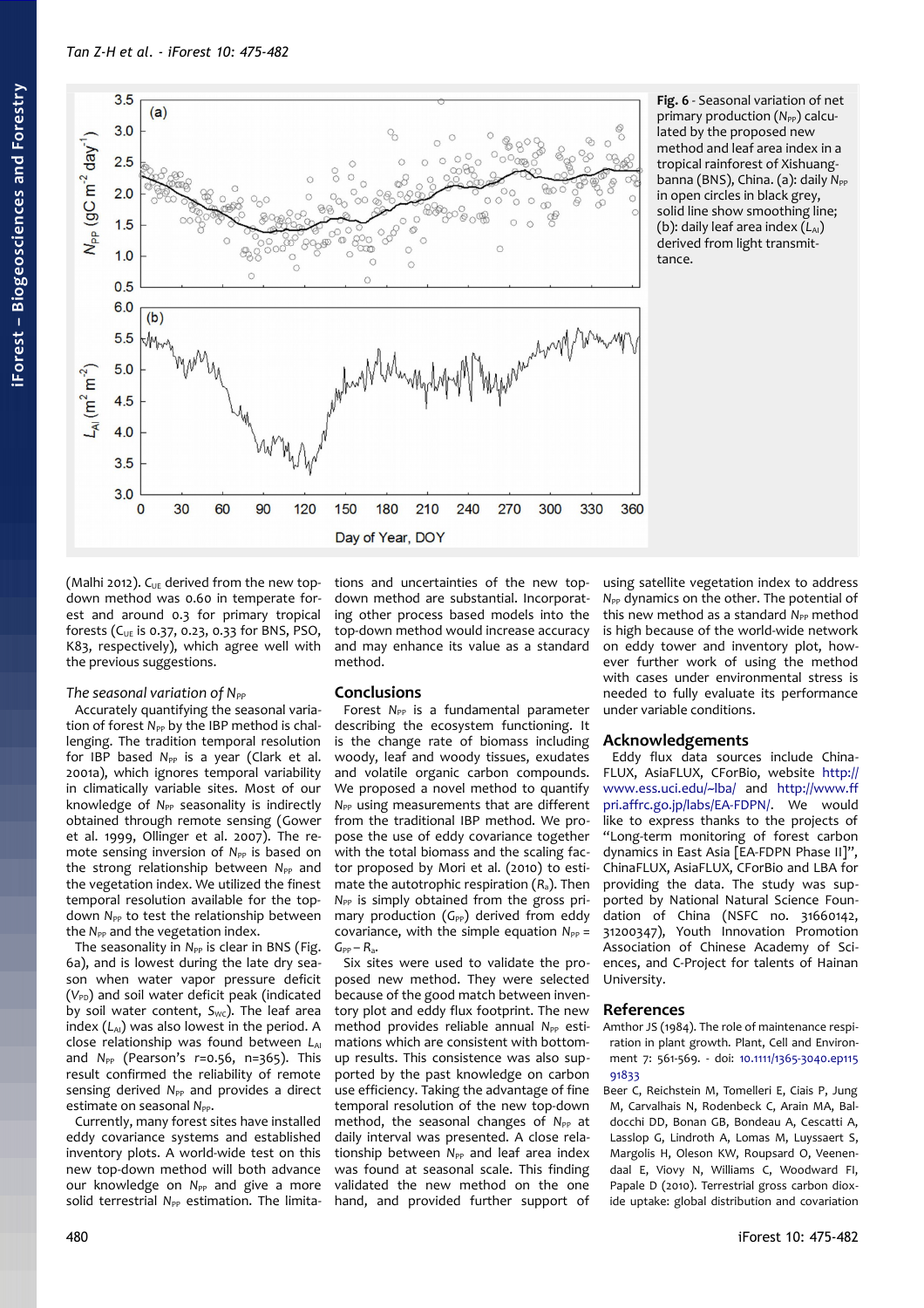with climate. Science 329: 834-838. - doi: [10.1126/science.1184984](http://dx.doi.org/10.1126/science.1184984)

- Brohan P, Kennedy JJ, Haris I, Tett SFB, Jones PD (2006). Uncertainties estimates in regional and global observed temperature changes: a new dataset from 1850. Journal of Geophysical Research Atmosphere 111: D12106. - doi: [10.1029/20](http://dx.doi.org/10.1029/2005JD006548) [05JD006548](http://dx.doi.org/10.1029/2005JD006548)
- Chambers JQ, Santos JD, Ribeiro RJ, Higuchi N (2001). Tree damage, allometric relationships, and above-ground net primary production in central Amazon forest. Forest Ecology and Management 152: 73-84. - doi: [10.1016/S0378-](http://dx.doi.org/10.1016/S0378-1127(00)00591-0) [1127\(00\)00591-0](http://dx.doi.org/10.1016/S0378-1127(00)00591-0)
- Chen CG, Guo XF (1984). Biomass of broadleaved red pine forest. Forest Investigation and Design 2: 10-19.
- Chen Z, Yu G, Ge J, Sun X, Hirano T, Saigusa N, Wang Q, Zhu X, Zhang Y, Zhang J, Yan J, Wang H, Zhao L, Wen X, Shi P, Zhao F (2013). Temperature and precipitation control of the spatial variation of terrestrial ecosystem carbon exchange in the Asian region. Agricultural and Forest Meteorology 182-183: 266-276. - doi: [10.1016/j.agrformet.2013.04.026](http://dx.doi.org/10.1016/j.agrformet.2013.04.026)
- Clark DA, Brown S, Kichlighter DW, Chambers JQ, Thomlinson JR, Ni J (2001a). Measuring net primary production in forests: concepts and field methods. Ecological Applications 11: 356- 370. - doi: [10.1890/1051-0761\(2001\)011\[0356:MN](http://dx.doi.org/10.1890/1051-0761(2001)011%5B0356:MNPPIF%5D2.0.CO;2) [PPIF\]2.0.CO;2](http://dx.doi.org/10.1890/1051-0761(2001)011%5B0356:MNPPIF%5D2.0.CO;2)
- Clark DA, Brown S, Kichlighter DW, Chambers JQ, Thomlinson JR, Ni J, Holland EA (2001b). Net primary production in tropical forests: an evaluation and synthesis of existing field data. Ecological Applications 11: 371-384. - doi: [10.189](http://dx.doi.org/10.1890/1051-0761(2001)011%5B0371:NPPITF%5D2.0.CO;2) [0/1051-0761\(2001\)011\[0371:NPPITF\]2.0.CO;2](http://dx.doi.org/10.1890/1051-0761(2001)011%5B0371:NPPITF%5D2.0.CO;2)
- DeLucia E, Drake JE, Thomas RB, Melers MG (2007). Forest carbon use efficiency: is respiration a constant fraction of gross primary production? Global Change Biology 13: 1157-1167. doi: [10.1111/j.1365-2486.2007.01365.x](http://dx.doi.org/10.1111/j.1365-2486.2007.01365.x)
- Desai AR, Richardson AD, Moffat AM, Kattge J, Hollinger DY, Barr A, Falge E, Noormets A, Papale D, Reichstein M, Stauch VJ (2008). Cross site evaluation of eddy covariance GPP and RE decomposition techniques. Agricultural and Forest Meteorology 148: 821-838. - doi: [10.1016/](http://dx.doi.org/10.1016/j.agrformet.2007.11.012) [j.agrformet.2007.11.012](http://dx.doi.org/10.1016/j.agrformet.2007.11.012)
- Dlioksumpun S, Visaratana T, Panuthai S, Ladpala P, Janmahasatien S, Sumran S (2009). Carbon cycling in the Sakaerat dry evergreen and the Marklong mixed deciduous forests. Thailand Journal of Forestry 28: 67-81.
- Gomez-Casanovas N, Anderson-Teixeira K, Zeri M, Bernacchi CJ, DeLucia EH (2013). Gap filling strategies and errors in estimating annual soil respiration. Global Change Biology 19: 1941- 1952. - doi: [10.1111/gcb.12127](http://dx.doi.org/10.1111/gcb.12127)
- Gower ST, Kucharik CJ, Norman JM (1999). Direct and indirect estimation of leaf area index, fAPAR, and net primary production of terrestrial ecosystems. Remote Sensing of Environment 70: 29-51. - doi: [10.1016/S0034-4257](http://dx.doi.org/10.1016/S0034-4257(99)00056-5) [\(99\)00056-5](http://dx.doi.org/10.1016/S0034-4257(99)00056-5)
- Grace J, Malhi Y, Lloyd J, McIntyre J, Miranda AC, Meir P, Miranda HS (1996). The use of eddy covariance to infer the net carbon dioxide uptake of Brazilian rain forest. Global Change Biology 2: 209-217. - doi: [10.1111/j.1365-2486.1996.tb0007](http://dx.doi.org/10.1111/j.1365-2486.1996.tb00073.x) [3.x](http://dx.doi.org/10.1111/j.1365-2486.1996.tb00073.x)

Hao ZQ, Li BH, Zhang J, Wang XG, Ye J, Yao XL (2008). Broad-leaved Korean pine (*Pinus koraiensis*) mixed forest plot in Changbaishan (CBS) of China: community composition and structure. Acta Phytoecologica Sinica 32 (2): 238- 250.

Hirata R, Saigusa N, Yamamoto S, Ohtani Y, Ide R, Asanuma J, Gamo M, Hirano T, Kondo H, Kosugi Y, Li SG, Nakai Y, Takagi K, Tani M, Wang H (2008). Spatial distribution of carbon balance in forest ecosystems across East Asia. Agricultural and Forest Meteorology 148: 761-775. doi: [10.1016/j.agrformet.2007.11.016](http://dx.doi.org/10.1016/j.agrformet.2007.11.016)

Hoshizaki K, Niiyama K, Kimura K, Yamashita T, Bekku Y, Okuda T, Quah ES, Noor NSM (2004). Temporal and spatial variation of forest biomass in relation to stand dynamics in a mature, lowland tropical rainforest, Malaysia. Ecological Research 19: 357-363. - doi: [10.1111/j.1440-1703.](http://dx.doi.org/10.1111/j.1440-1703.2004.00645.x) [2004.00645.x](http://dx.doi.org/10.1111/j.1440-1703.2004.00645.x)

Janssens IA, Pilegaard K (2003). Large seasonal changes in  $Q_{10}$  of soil respiration in a beech forest. Global Change Biology 9: 911-918. - doi: [10.1046/j.1365-2486.2003.00636.x](http://dx.doi.org/10.1046/j.1365-2486.2003.00636.x)

Jarvis PG, Leverenz JW (1983). Productivity of temperate, deciduous and evergreen forests. In: "Physiological Plant Ecology IV. Ecosystem processes: mineral cycling, productivity, and man's influence" (Lange OL, Nobel PS, Osmond CB, Ziegler H eds). Encyclopedia of Plant Physiology, Springer-Verlag, New York, USA, vol. 12D, pp. 233-280. - doi: [10.1007/978-3-642-68156-](http://dx.doi.org/10.1007/978-3-642-68156-1_9) [1\\_9](http://dx.doi.org/10.1007/978-3-642-68156-1_9)

Kato R, Tadaki Y, Ogawa H (1978). Plant biomass and growth increment studies in Pasoh Forest. Malaysian Nature Journal 30: 211-224.

Kira T (1978). Primary productivity of Pasoh forest - a synthesis. Malaysian Nature Journal 30: 291-297.

Kosugi Y, Takanashi S, Ohkubo S, Matsuo N, Tani M, Mitani T, Tsutsumi D, Abdul Rahim N (2008). CO2 exchange of a tropical rainforest at Pasoh in Peninsular Malaysia. Agricultural and Forest Meteorology 148: 439-452. - doi: [10.1016/j.agr](http://dx.doi.org/10.1016/j.agrformet.2007.10.007) [formet.2007.10.007](http://dx.doi.org/10.1016/j.agrformet.2007.10.007)

Lasslop G, Reichstein M, Papale D, Richardson AD, Arneth A, Barr A, Stoy P, Wohlfahrt G (2010). Separation of net ecosystem exchange into assimilation and respiration using a light response curve approach: critical issues and global evaluation. Global Change Biology 16: 187-208. - doi: [10.1111/j.1365-2486.2009.02041.x](http://dx.doi.org/10.1111/j.1365-2486.2009.02041.x)

Law B, Arkebauer T, Campbell JL, Chen J, Sun O, Schwartz M, Van Ingen C, Verma SB (2008). Terrestrial carbon observations: protocol for vegetation sampling and data submission. TCO panel of the Global Terrestrial Observing System (GTOs-55), Global Terrestrial Observing System, Rome, Italy, pp. 4-8. [online] URL: <http://www.fao.org/gtos/>

Lavigne MB (1997). Comparing nocturnal eddy covariance measurements to estimates of ecosystem respiration made by scaling chamber measurements at six coniferous boreal sites. Journal of Geophysical Research Atmosphere 102: 28977-28985. - doi: [10.1029/97JD01](http://dx.doi.org/10.1029/97JD01173) [173](http://dx.doi.org/10.1029/97JD01173)

- Lloyd J, Taylor J (1994). On the temperature dependence of soil respiration. Functional Ecology 8: 315-323. - doi: [10.2307/2389824](http://dx.doi.org/10.2307/2389824)
- Lv XT, Tang JW, He YC, Duan WG, Song JP, Xu HL, Zhu SZ (2007). Biomass and its allocation in tropical seasonal rain forest in Xishuangbanna, Southwest China. Journal of Plant Ecology 31: 11-22. - doi: [10.17521/cjpe.2007.0003](http://dx.doi.org/10.17521/cjpe.2007.0003)
- Malhi Y (2012). The productivity, metabolism and carbon cycle of tropical forest vegetation. Journal of Ecology 100: 65-75. - doi: [10.1111/j.1365-](http://dx.doi.org/10.1111/j.1365-2745.2011.01916.x) [2745.2011.01916.x](http://dx.doi.org/10.1111/j.1365-2745.2011.01916.x)
- Malhi Y, Aragão LEOC, Metcalfe DB, Paiva R, Quesada CA, Almeida S, Anderson L, Brando P, Chambers JQ, Costa ACL, Hutyra LR, Oliveira P, Patino S, Pyle EH, Robertson AL, Teixeira LM (2009). Comprehensive assessment of carbon productivity, allocation and storage in three Amazonian forests. Global Change Biology 15: 1255-1274. - doi: [10.1111/j.1365-2486.2008.01780.x](http://dx.doi.org/10.1111/j.1365-2486.2008.01780.x)
- Marod D, Kutintara U, Yarwudhi C, Tanaka H, Nakashizuka T (1999). Structural dynamics of a natural mixed deciduous forest in Western Thailand. Journal of Vegetation Science 10: 777- 786. - doi: [10.2307/3237302](http://dx.doi.org/10.2307/3237302)
- Miller SD, Goulden ML, Menton MC, Da Rocha HR, Freitas HC, Figueira AMS, Sousa CAD (2004). Biometric and micrometeorological measurements of tropical forest carbon balance. Ecological Applications 14 (sp4): 114-126. doi: [10.1890/02-6005](http://dx.doi.org/10.1890/02-6005)
- Monson R, Baldocchi DD (2014). Terrestrial biosphere-atmosphere interactions. Cambridge University Press, Cambridge, UK, pp. 339. [online] URL: [http://books.google.com/books?](http://books.google.com/books?id=nXLgAgAAQBAJ) [id=nXLgAgAAQBAJ](http://books.google.com/books?id=nXLgAgAAQBAJ)
- Mori S, Yamaji K, Ishida A, Prokushkin SG, Masyagina OV, Hagihara A, Hoque A, Suwa R, Osawa A, Nishizono T (2010). Mixed-power scaling of whole-plant respiration from seedlings to giant trees. Proceedings of the National Academy of Sciences USA 107: 1447-1451. - doi: [10.1073/pnas.0902554107](http://dx.doi.org/10.1073/pnas.0902554107)
- Nemani RR, Keeling CD, Hashimoto H, Jolly M, Running SW, Piper SC, Tucker CJ, Myneni R (2003). Climate driven increases in terrestrial net primary production from 1982 to 1999. Science 300: 1560-1563. - doi: [10.1126/science.108](http://dx.doi.org/10.1126/science.1082750) [2750](http://dx.doi.org/10.1126/science.1082750)
- Newbould PJ (1967). Methods for estimating the primary production of forests. Blackwell Scientific Press, New York, USA, pp. 5-8. - [online] URL: [http://citeseerx.ist.psu.edu/viewdoc/dow](http://citeseerx.ist.psu.edu/viewdoc/download?doi=10.1.1.475.3375&rep=rep1&type=pdf) [nload?doi=10.1.1.475.3375&rep=rep1&type=pdf](http://citeseerx.ist.psu.edu/viewdoc/download?doi=10.1.1.475.3375&rep=rep1&type=pdf)
- Ollinger SV, Treuhaft RN, Braswell BH, Anderson JE, Martin ME, Smith ML (2007). The role of remote sensing in the study of terrestrial net primary production. In: "Principles and standards for measuring primary production" (Fahey TJ, Knapp AK eds). Oxford University Press, Oxford, UK, pp. 204-237. - doi: [10.1093/](http://dx.doi.org/10.1093/acprof:oso/9780195168662.001.0001) [acprof:oso/9780195168662.001.0001](http://dx.doi.org/10.1093/acprof:oso/9780195168662.001.0001)
- Reichstein M, Falge E, Baldocchi D, Papale D, Aubinet M, Berbigier P (2005). On the separation of net ecosystem exchange into assimilation and ecosystem respiration: review and improved algorithm. Global Change Biology 11: 1424-1439. - doi: [10.1111/j.1365-2486.2005.00100](http://dx.doi.org/10.1111/j.1365-2486.2005.001002.x)